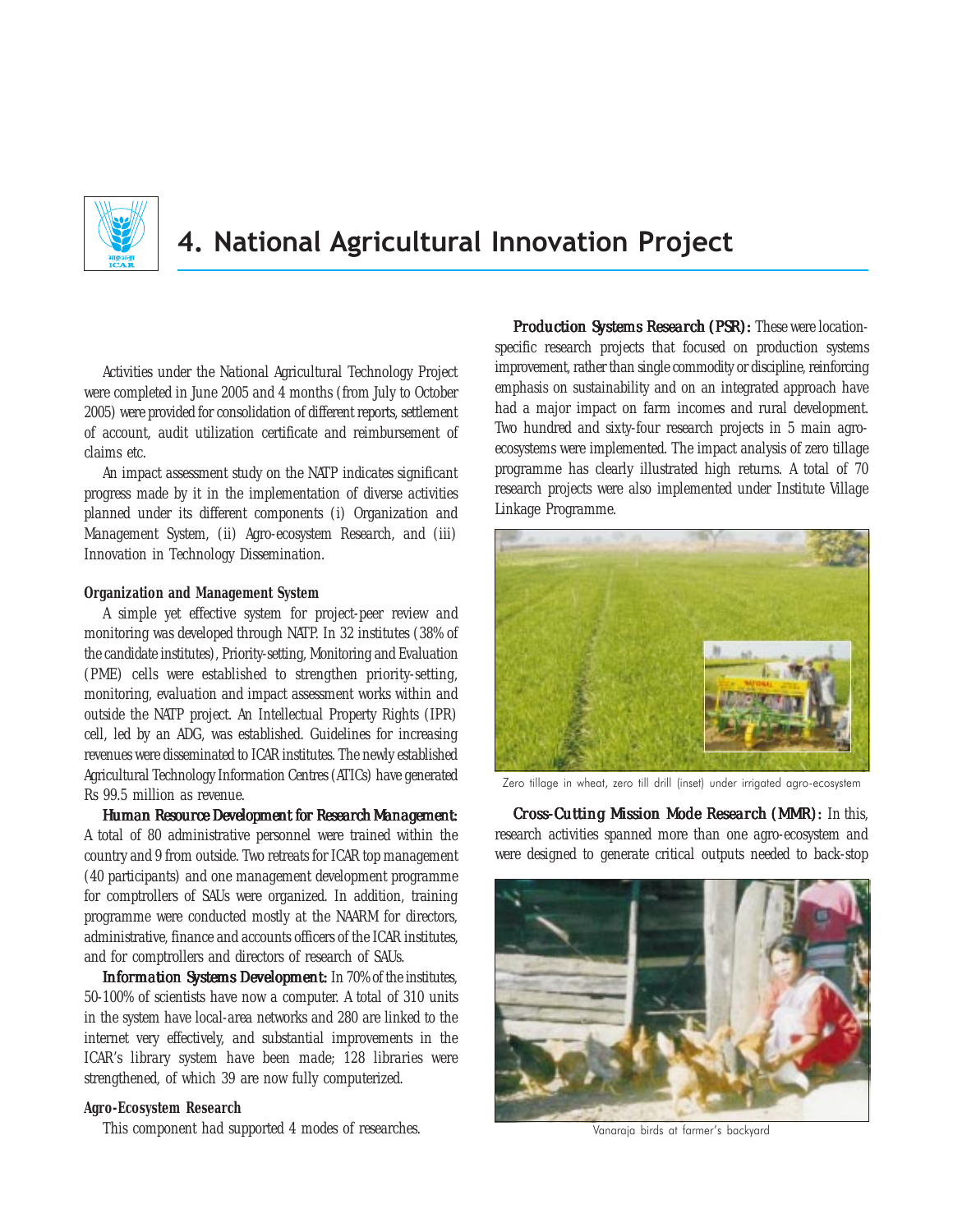



Aerides multiflora, an epiphytic orchid with ornamental, high vase value (15 days) and very long spikes collected from Sikkim



KBSH 44, a sunflower hybrid with 21% higher yield over national check KBSH 1 recommended for all sunflower growing states

location-specific PSR projects in more than one production system. The main objective was achieved through the implementation of 43 well-defined, multi-institutional, inter-disciplinary projects. Six improved technologies were released for commercial production, 47 scientists had received international training and 535 scientists were trained locally in thematic areas. More than 49,000 farmers

## Mission Mode Research

Notable results include: household food and nutritional security; collection, characterization and conservation of agro-biodiversity (plant, animal, fish); production of hybrids of maize, sorghum, rice, millets, sunflower, castor bean, chilli and brinjal; production of transgenic phenotypes of rice, cotton, and brassica; development of diagnostics for emerging plant and animal diseases; validation and promotion of IPM technology in different crops; improvement of watersheds; and development of prototypes of farm machines.



A prototype of indigenous chopper type sugarcane combine harvester developed to work even under adverse conditions

received training. Two projects on "Conservation of Biodiversity" and "Household Food and Nutritional Security" were included in 21 science-and-technology missions supported by the Government of India.

### **Strategic Research through Teams of Excellence (TOE)**

These were created to conduct strategic and upstream research, and to provide technical assistance to PSR and HRD. The objectives were achieved through implementation of 31 projects. In addition, 218 short- to medium-term specialized trainings were conducted for 3,311 scientists. Long-term training was given to 235 scientists in priority areas like molecular diagnosis, cloning, virus identification and molecular markers. The TOE research has generated 83 promising technologies.

#### Team of Excellence

Notable achievements are: molecular characterization of major viral diseases of rice, banana and papaya; isolation of full gene sequences from banana mosaic virus; identification of very virulent pathotypes of bursal viral disease; identification of efficient rhizobacterial isolates for nitrogen fixation in rice; development of farm machinery for grading fruit, soil tillage and chemical crop spray; and establishment of 4 referral laboratories for pesticide residues, meat products, fish products and cotton textiles.

# **Competitive Grants Programme (CGP)**

The objective of CGP was to improve research efficiency by promoting innovative research and also to provide an incentive for research partnerships and collaboration to maximize complementarities among research providers. The project provided